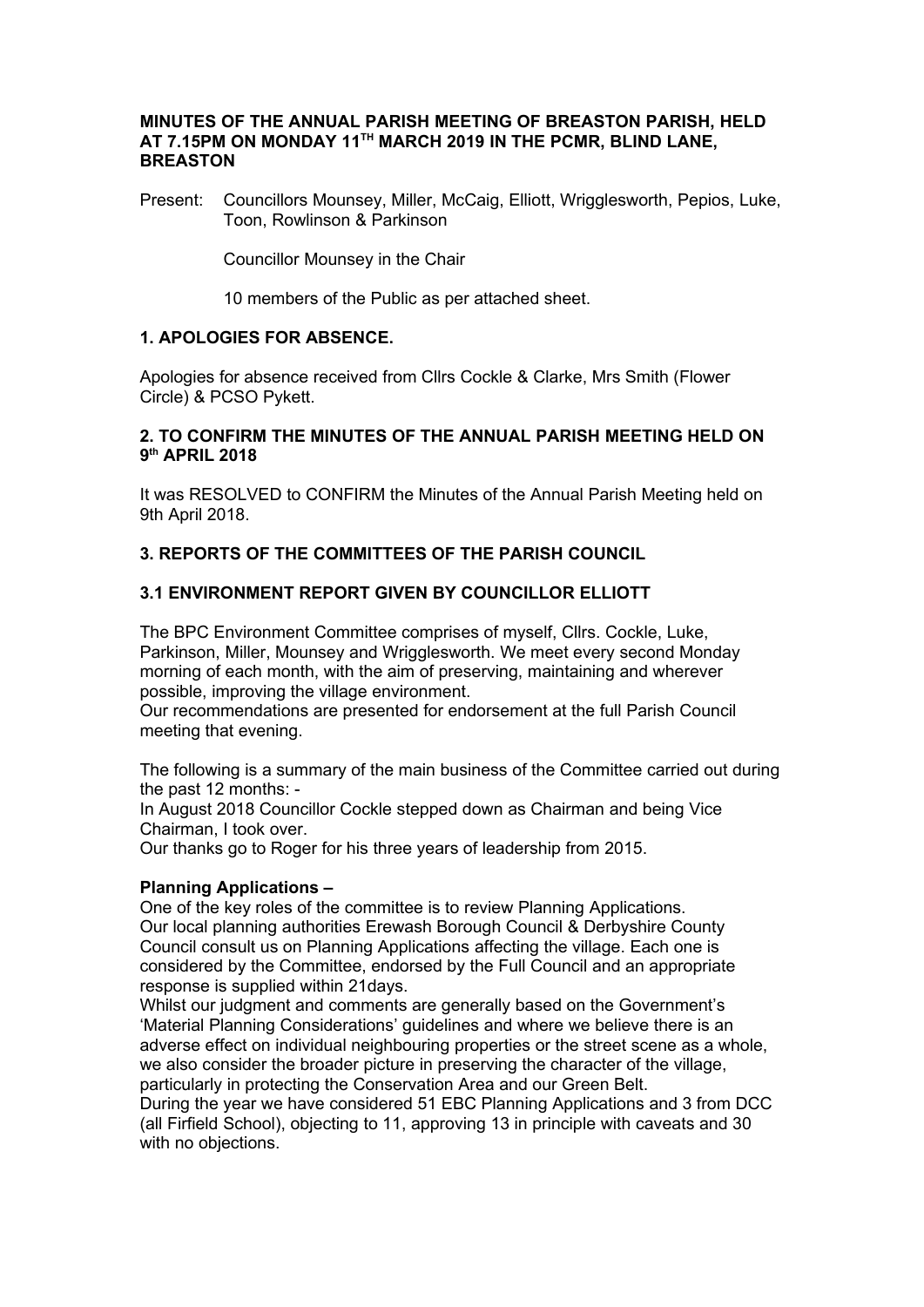Whilst EBC carefully consider our representations they can choose to take our comments on board or discount them. In the last year, 3 applications were withdrawn, and a significant number of plans had to be revised and re-submitted. All pending, approved and rejected Planning Applications can be viewed using the Erewash Borough Council website.

Unauthorised Development -

During the year, it came to our attention that several unauthorised minor building works, high fences and long-term advertising signs have required retrospective planning applications.

We would recommend therefore, that if you are planning any of the above, you take advantage of the free advice service that is available from EBC Planning Dept. Flower Beds, Structures & Sponsorship Signs –

I would like to take this opportunity to thank the 'Breaston in Bloom' group for their magnificent contribution to the village environment.

We did however have occasions to remind them and a few enthusiastic residents that it was prudent to agree the siting and design of flower beds, structures and sponsorship signs with the relevant land owner and local authority, generally DCC, EBC or BPC, before construction.

## **Village Improvement Programme –**

Building on the success of the previous year, the Committee have continued to identify further untidy or neglected areas of the village and requested those responsible to tidy things up.

To date out over 40 items have been raised, 30 closed off and the remainder still being pursued.

Finally, I would like to thank the committee members for their help and support, also our clerk Nicala, for her patience, advice and tireless work both at and between meetings.

Cllr Graham Elliott Chairman

# **3.2 PARK & CEMETERIES REPORT BY COUNCILLOR MRS McCAIG**

Another busy and mainly successful year has been completed, with hard work and input from the committee to improve facilities and infrastructure where possible, and finance allowing. As a village we are fortunate to have many green areas which are all carefully tended.

Our largest green area is **Perks Park** which is well used and enjoyed by many. The Football teams use the pitch regularly and the pavilion has been complimented on its facilities and cleanliness. It does, of course, undergo regular tests for Legionella. The windmill still dominates and is unique to Breaston, and new play equipment is being installed. The only downside id the old paddling pool, which we are still looking for ideas to utilise.

# **Cemetery**

Our cemeteries are retained as peaceful places of rest, unspoilt as far as possible, by many modern trends. They are regularly mowed and well-tended, as is the chapel which is in frequent use. A huge problem has arisen regarding the safety of the Headstones. Professional checking has taken place, and many are having to be made safe by the families of the deceased. This also applies at St Michael's Churchyard, which, although closed is the responsibility of the Council, and is kept in really good order.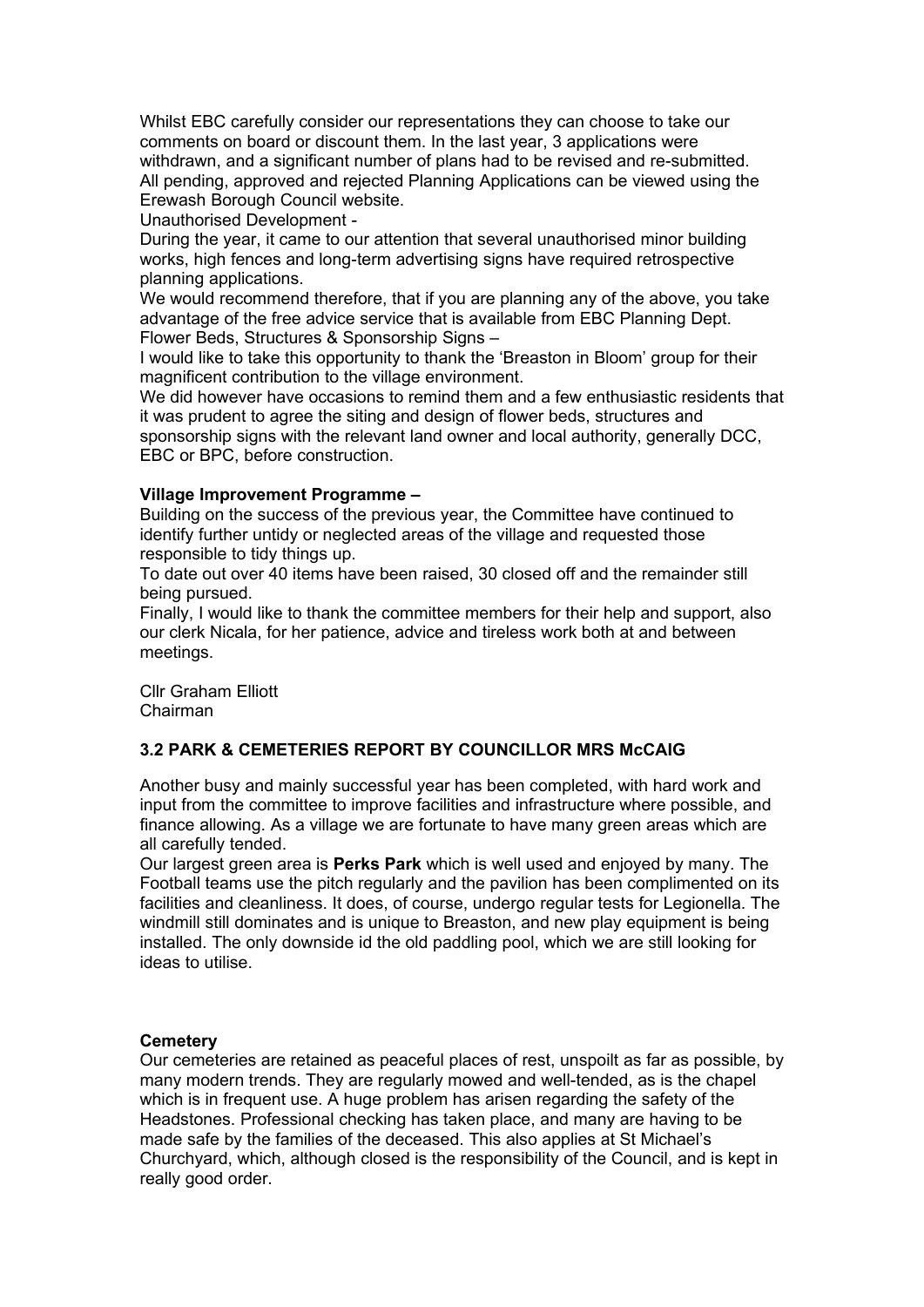### **Johnson's Meadow**

Is another very pleasant and quiet place for walks and enjoyed by many dogs. It is well maintained with grass cutting, brook clearing and inspection and care of the trees.

### **Jubilee, Centenary & Memorial Gardens**

Are outstandingly beautiful, all with seats, so that they can be appreciated at leisure. The beautiful flower beds and works of art, are largely due to the brilliant efforts of "Breaston in Bloom", who are to be commended for winning a Silver Gilt award. Many Congratulations to them. The first World War Soldier in the Centenary Garden is being moved to the Memorial Garden, where more people will see and remember.

## **Duffield Close**

The centre and heartbeat of our village, which improves year on year, and where our functions such as the Gala, Band Concert and Carol Concert are held. The Sensory Garden is beautiful despite vandals trying to ruin it. They will not win, thanks to the efforts of Mrs Harvey, our caretake Lyn Bulmer and Jean Davis, to whom we are very grateful for all their hard work.

Another floral garden has been created by "Breaston in Bloom" at the north end, which is lovely, and a seat will be installed so that it can be viewed at leisure. My sincere thanks go to the Parks and Cemeteries Committee, to Nicala, our Clerk for her help and input, and to Lyn Bulmer, our new caretaker for all her hard work.

Cllr Margaret McCaig Chairman

## **3.3 HIGHWAYS & LIGHTING REPORT GIVEN BY COUNCILLOR MRS TOON**

The Highways and Lighting Committee is made up of myself, Cllr Toon, as chairman, Cllr Elliott as Vice Chairman, Cllr Rowlinson and Cllr Pepios.

The problems facing the Committee are much the same as in previous years. We are plagued with potholes, which when repaired, promptly re-appear along with many new ones.

The grass verges on Draycott Road, Longmoor Lane and Wilsthorpe Road have produced a lovely bulb display. Inconsiderate parking on verges still occurs but appears to be less than in the past. The whole village has been enhanced by the Breaston in Bloom team's efforts which resulted in a well-deserved silver gilt award. Many Thanks and congratulations are due to them and to Cllr Rowlinson.

A number of eyesores have vanished thanks largely to the work of Cllr Elliott. The long-awaited bus shelter at Hills Road is due to be installed during the spring.

The M1 noise has been affected by the widening work. Barriers have been restored and appear to be lower due to the removal of soil and practically all of the trees, new saplings have been planted but will take a time to grow and huge gantries have been erected. The work is due to be completed shortly and we must wait to see if Highways England's promises will be fulfilled.

Parking is an on-going problem, worsening each year, many side streets are full all day long with parked cars. Many hours of investigation have failed to find a suitable site for further parking spots. More visits were requested from enforcement officers few have taken place.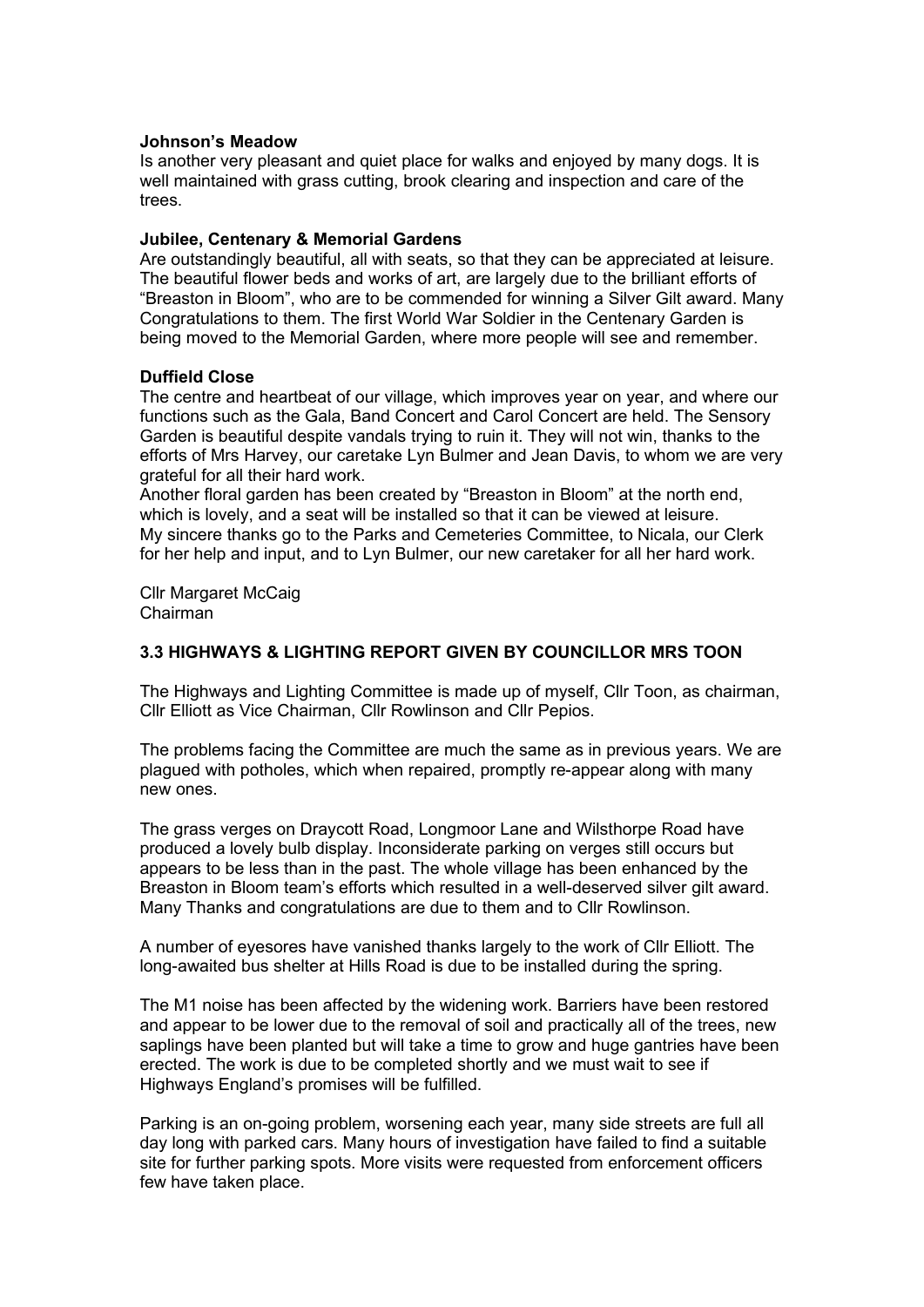The Summer walks have continued and were very well supported many thanks to Mr and Mrs Marshall.

Our new caretaker Lyn Bulmer has settled in well, and I would like to thank her for doing sterling work in keeping the village tidy.

I would like to conclude by thanking my colleagues for their hard work and support, especially during my absence through illness. I would also like to thank the Clerk Nicala O'Leary for her hard work, help and advice which has been invaluable.

Cllr Susan Toon Chairman

#### **3.4 FINANCE REPORT GIVEN BY COUNCILLOR LUKE**

The Finance Committee consists of the Parish Council Chairman, Vice Chairman, Chairmen of the various Committees, the Chairman of the Finance Committee, Councillor J Luke and Councillor Parkinson.

The Committee has met regularly during the past year; in January, the current year's budgets were reviewed, and we were able to forecast spend for the remaining 3 months of the 2018/2019 financial year. I am pleased to report the Council forecast a balanced budget at year end.

However, the Concurrent functions budget has been decreasing over the past 5 years or so and the Parish has seen a decrease of over 30% in the budget since 2010. With the grant being reduced by a further 5% this year from £48,396 to £45,976.

Therefore, when looking at budgets for the new financial year we had to make decisions on how the decrease could be managed within the budget or whether to cut services or to increase the precept. We were able to make a considerable saving when employing the new grounds maintenance contractor and as always ensure that we get good value for money wherever possible. As you will already know we have been plagued by a spate of vandalism and anti-social behaviour over the past 12 months and the cost of repairs was an unbudgeted item also.

The clerk made an application to the Awards for All grant fund and we were successful in securing £10,000 for new equipment for the play area to replace old worn out items.

We have also ring fenced a number of budgets to be carried forward into the new financial year with the approval of full council. Improvements on Perks Recreation Ground £ 550.00 Replacement of bins on Duffield Close **EXALL** E2,450.00 Replacement of bins on Perks Recreation Ground. £1,500.00 Disabled access scheme on to Perks Park £1,372.00 The installation of a bus shelter at Hills Road bus stop. **EXACCO 2008** E3,000.00 Memorial safety in the cemetery & St Michael's.  $£5,000.00$ 

We have ensured within the budgeting process that the village improvement fund and general reserve have been maintained at an annual budgeted level.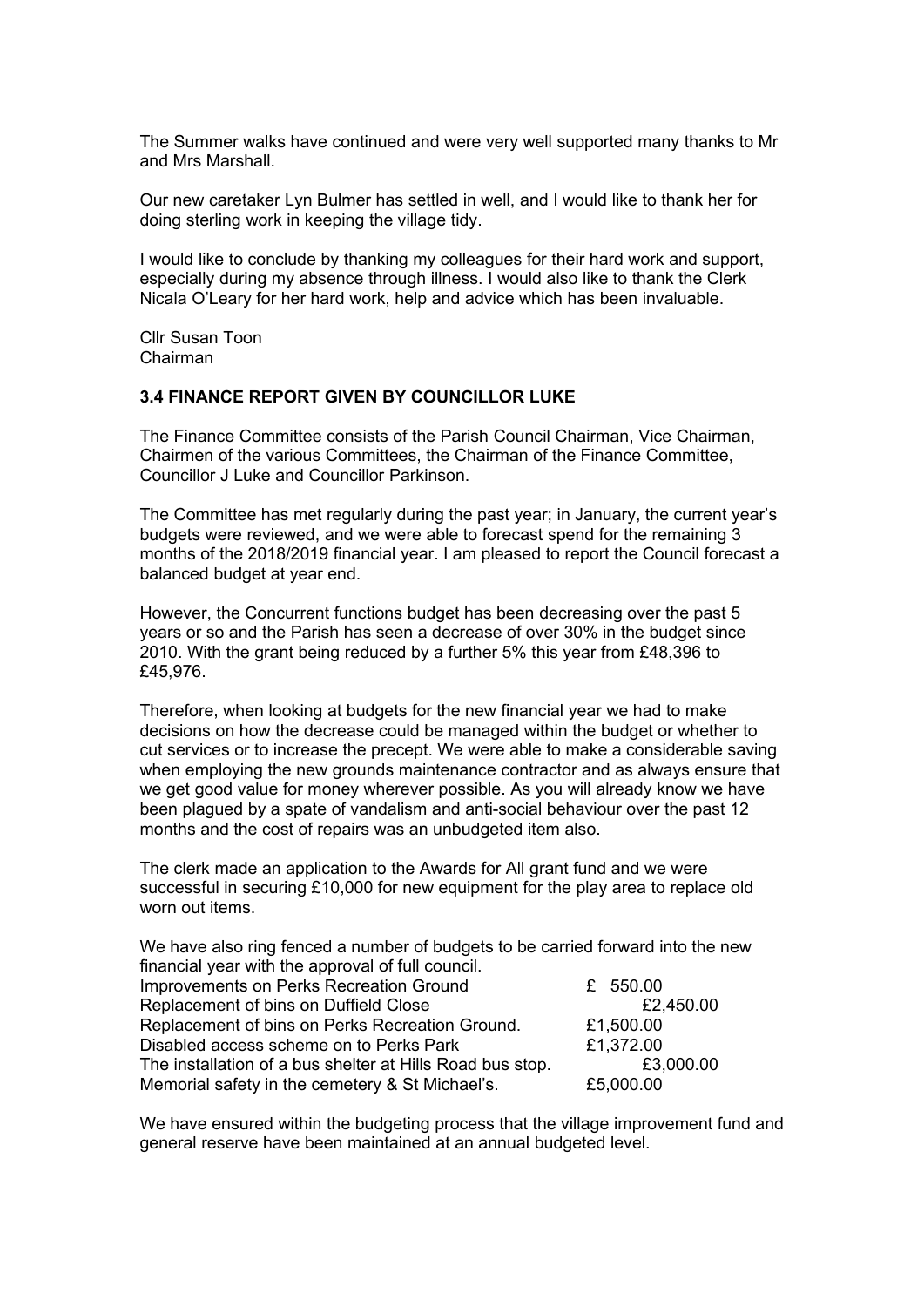As you have heard from my colleagues the Parish Council has carried out further improvements across the parish throughout the year despite these year on year financial restraints. Some of the improvements undertaken during the 2018-19 financial year:

- provision of the memorial bench to commemorate the centenary of the end of the first world war
- refurbishment of the paths on Duffield Close
- replacement of the raised bed on the Sensory Garden
- improvement of access for mobility scooter users to all Parish open spaces
- refurbishment of the picnic bench on Johnson's meadow
- Improvements to the Christmas Lights
- Replacement flood lights St Michael's
- Safety inspections of all memorials at the Cemetery & St Michaels
- Provision of holiday activity climbing wall
- Extended the commemorative poppies along the main roads

The Parish Council continues to operate a strict budgetary control with monthly reports from the Clerk and analyses of all spend.

To conclude, I should like to thank my Committee Members for their support and good prudence with regards to spending. I thank our Clerk Nicala O'Leary for her work throughout the year as Responsible Financial Officer.

Cllr John Luke Chairman

### **3.5 GENERAL PURPOSES COMMITTEE GIVEN BY COUNCILLOR WRIGGLESWORTH**

The General Purposes Committee is usually the last item on the agenda of the Breaston Parish Council committee meetings/Ordinary Meetings.

The aim of this meeting is to cover any items or topics that are not part of the other committees.

Over the past year 2018 various issues/topics have once again been brought to the committee's attention for debate/discussion and on many occasions required a decision and recommendation.

Our annual events have included:

The Christmas Carol Concert, which again proved to be enjoyed By many, especially the mulled wine and mince pies. We also enjoyed listening and singing along with a new Brass band, who kindly filled the void, when our regular Salvation Army Band were unable to perform.

The Summer Brass Band Concert was another successful event with the bonus of a glorious summer's day.

Remembrance Sunday on 11th November 2018 was special because it commemorated the end of the 1914 – 1918 First World War. Said at the time, a war to end all wars. This we know was not to be. The ceremony was well attended, and the Commemorative Bench which had been installed in the Memorial Garden was officially unveiled.

Our May Day Gala was blessed with a glorious day weather wise, although for some rather too warm! Notwithstanding once again it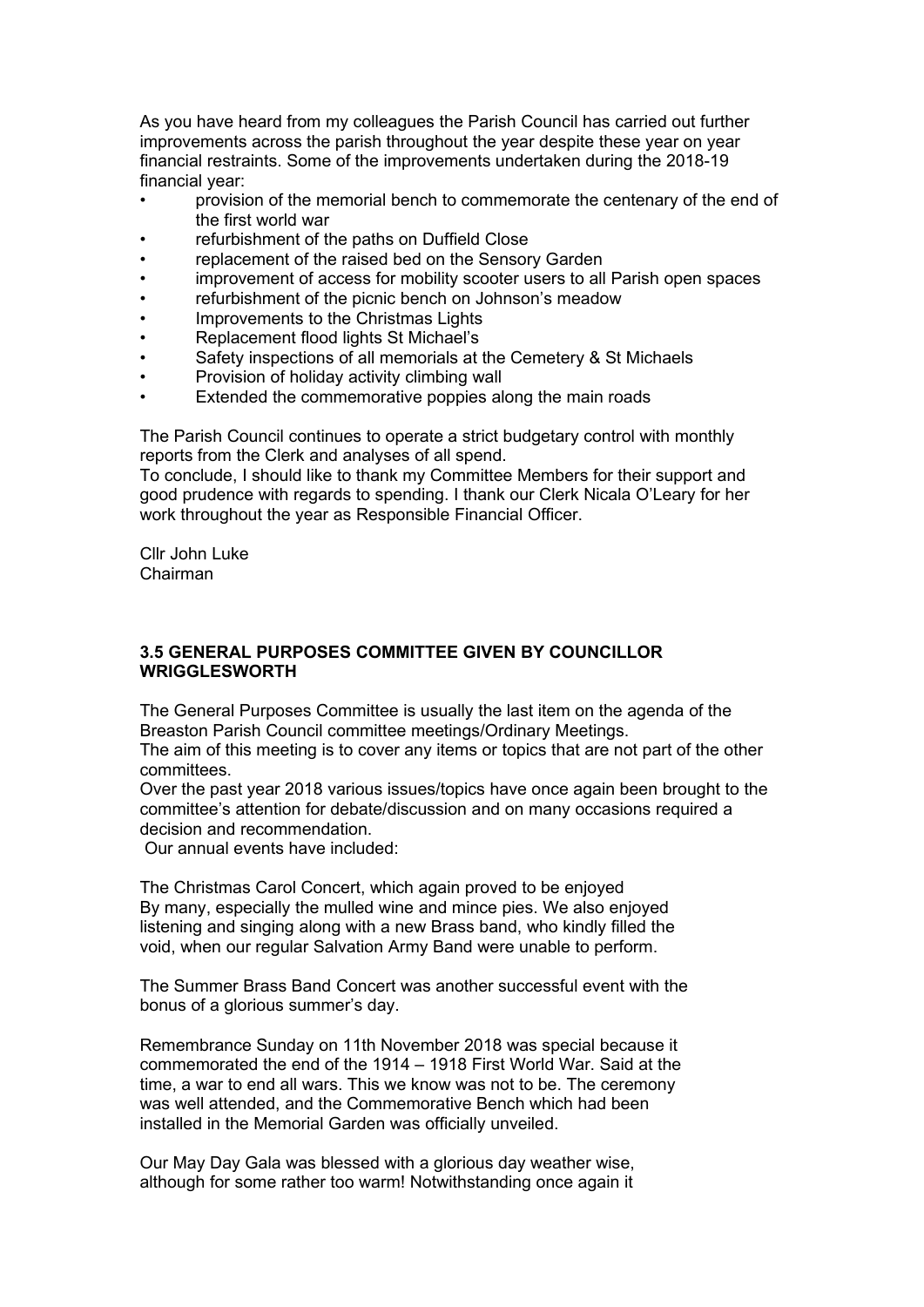drew in the crowds and was a great success.

Other events/topics which have taken place over the past year include: The Breaston 2018 Calendar. This was a self-funding enterprise, and after slow start regards to entries, finished with a flourish. Prizes were given to those whose photograph was included on the calendar, and after all expenses were paid, the Parish Council was able to present a cheque for over £300 towards the work of Youth Café.

The Community Forum Notice Board was successfully installed on the wall of the Chequers, a few feet away from the Ancient Map, which was placed near the Parish notice board a few months earlier.

Car parking continues to be an issue and has been regularly discussed, and although our subcommittee endeavoured to find a solution unfortunately, were not able to, and the committee was dissolved.

It was decided that following a positive response by residents, the present display of Christmas Lighting would not be increased.

It was with great pleasure that we welcomed our new Caretaker/ Warden Mrs Lyn Bulmer on to our task force, following the retirement of Jean, who had served us and Breaston so diligently over the past four years or so. Our thanks go out to Jean, whom we know now helps Mrs Harvey to keep the Sensory Garden looking so nice.

Unfortunately mentioning the Sensory Garden, there has been a spate of vandalism and anti-social behaviour which has not only caused us great expense to repair, but also distress to our residents' living within the vicinity of the garden. Although lengthy discussion has taken place, it was felt it would not resolve the problem by removing the benches' or enclosing the garden. A trial period of turning off the lights also proved unsuccessful. Therefore, we will continue to encourage people to report any incidents to the police.

The defibrillator which was installed in the Co Op has now been placed on the side wall of the Parish Rooms. The Co Op now having their own defibrillator in the shop.

Our financial constraints continue, and will no doubt have an effect on what projects may go ahead in this forth coming year 2019, but my thanks go out to all members of the committee for their commitment and diligence, and to our clerk Nicala, for all her sterling work; guidance, advice and patience given to us.

Cllr Heather Wrigglesworth Chairman

## **4. CHAIRMAN'S REPORT GIVEN BY COUNCILLOR G MOUNSEY**

One of the highlights of the past year was the glorious weather we enjoyed throughout the summer months. The only downside being the lawns which were left scorched!!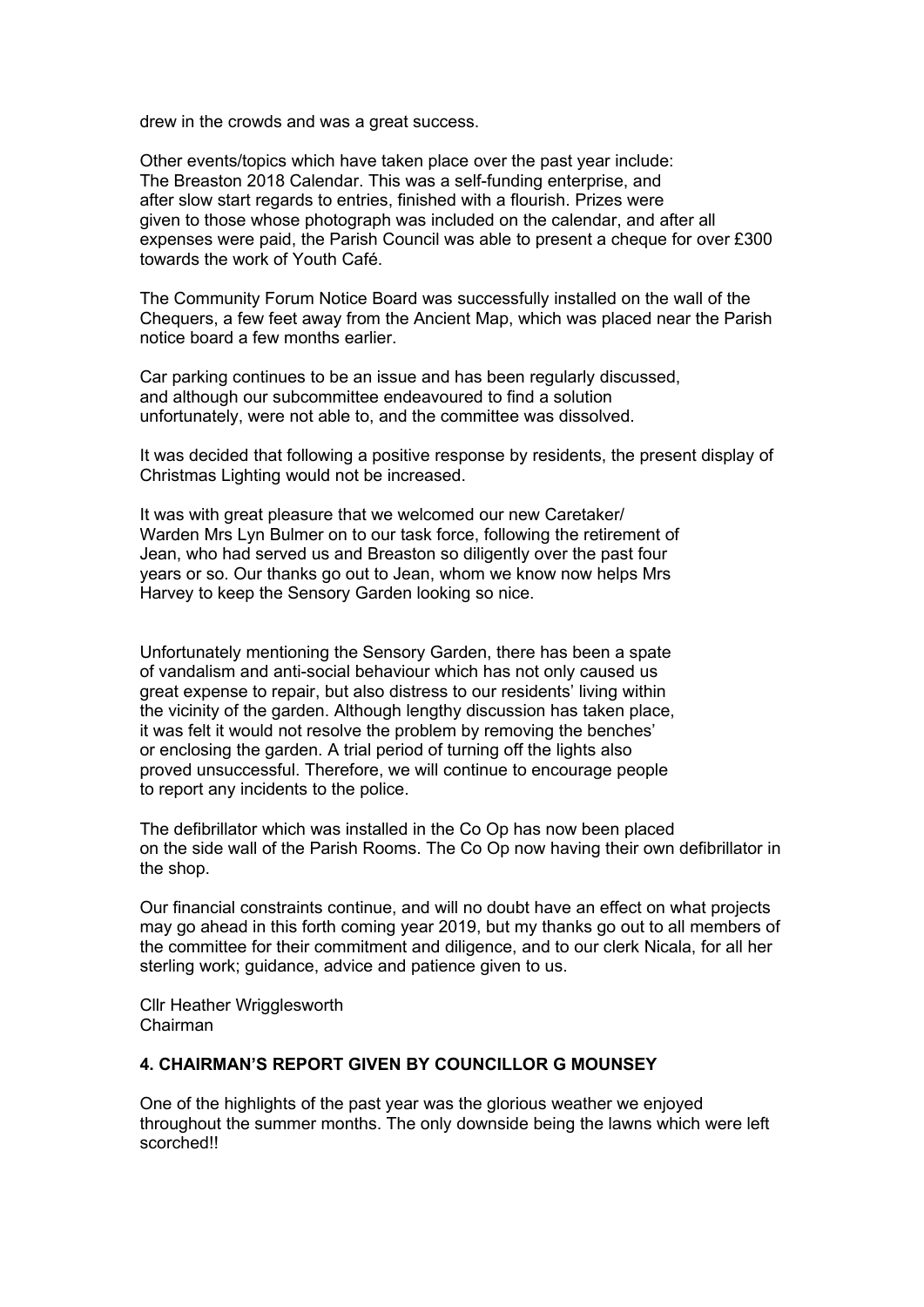Your parish council was kept busy with the usual problems associated with a thriving village.

Unfortunately, we continue to suffer with parking problems, despite serious attempts to provide new parking sites we have been unable to find suitable areas. Should any land become available we will pursue this to alleviate the congestion.

There is a plus side to this as it demonstrates the excellent shops and cafes etc. located in the village centre bringing people in to use the facilities.

Erewash Borough Council has again reduced the concurrent functions grant which is of great concern and will only get worse. This is at a time when we need to address the safety issues regarding Memorial stones in the two cemeteries. Inspections carried out by professionals have found well in access of one hundred memorials that need attention. Should relatives not be found to pay for the repairs it will fall on the parish to carry out the necessary work.

We were pleased to receive a lottery grant which will be used to replace old play equipment on Perks Park. These new items to be installed shortly.

The Mayday Gala enjoyed sunny weather and crowds turned out to support this popular event. Jonathan and Jean Lupton who have headed up this important day have decided to step back. We thank them for their enormous contribution. We have been fortunate to find two enthusiastic replacements, Ben Gooding and Sarah Lester. We wish them well and hope the weather is kind.

Firfield Primary School has recently appointed a new Head teacher. We wish him well and hope that with his encouragement we can involve the school with activities in our village.

Cllr Mrs Heather Wrigglesworth with the help of the parish clerk produced a Calendar depicting photographs taken of the village by residents and children. This was sold out and may be produced again. My thanks to everyone involved.

Breaston in Bloom members have been out in force and the village has improved with all their efforts. We wish them continuing success for the coming year.

Armistice Day in November was even more important this year commemorating one hundred years since the end of The Great War. The event was well attended with many groups taking part. I would like to mention a gentleman who passed away recently. Wing Commander Mike Clulow. Mike was heavily involved with the day and produced the programme for a number of years. He also chaired the Mayday Gala in its early stages. He was a hard working Councillor prior to his retirement. He will be missed.

As parishioners will see, houses continue to be erected and other properties are having extensions. We monitor these closely to ensure that they comply with regulations.

I am sure everyone has noticed our new caretaker Lyn Bulmer. Lyn is doing an excellent job and the village should be grateful to have someone who is committed to keeping our village in a pristine condition.

Unfortunately like many other parishes we are plagued by antisocial behaviour. Damage has cost the council money that could have been spent on improvements not replacing broken items. Our police do their best, but their resources are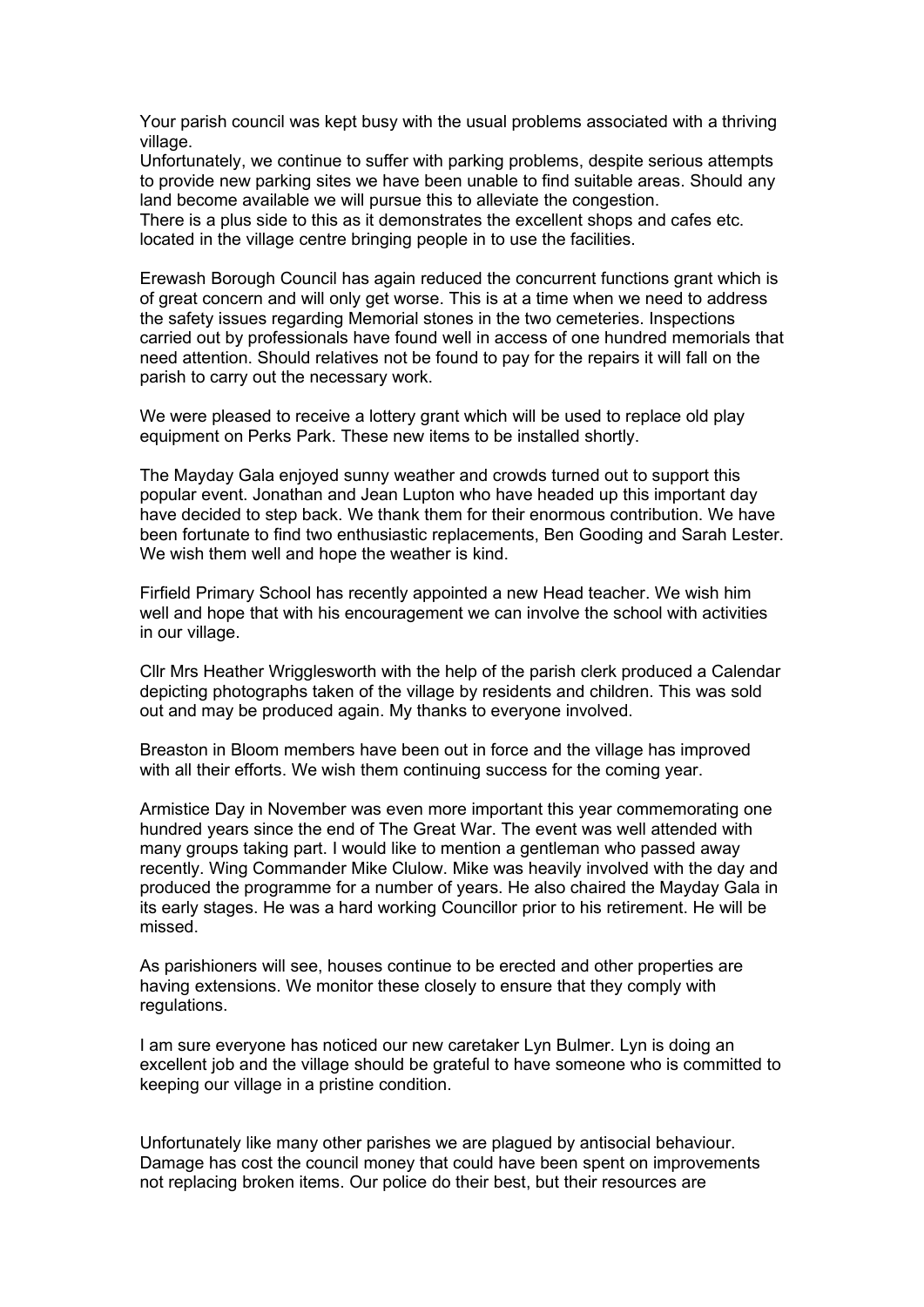stretched. It is important that anyone who has suffered damage or theft should report this to the police on every occasion.

I would like to pay tribute to all my fellow parish Councillors. It can be a thankless job, but everyone strives to make the village a place to be proud of. My personal thanks go to our Parish Clerk who provides help with all aspects of running the council in a professional manner.

Cllr George Mounsey Chairman

#### **5. REPORT OF THE COUNTY COUNCILLOR GIVEN BY COUNCILLOR PARKINSON**

Rather than my usual type of Report, here is a summary of a recent statement by Cllr Barry Lewis, the Leader of Derbyshire County Council:

"Two years on, we are now leading an ambitious change agenda focused on delivering the most efficient and effective public services at the lowest cost to the taxpayer. Our aim is to become an "Enterprising Council". This is not just about providing services in a different way but also about changing the mindset of the council. We are one of the biggest county councils in the country and culture change in local government is never easy. However, we are steadily moving from a bureaucratic approach to decision-making to one where teams and individuals feel empowered to get things done. In doing so, we are underpinning a sense of individual responsibility to make the organisation and culture far less paternalistic. "A few people have read "Enterprising Council" to equate to a programme of privatisation – which is wrong. This is not something that is driven by ideology, but by a desire always to find the best solution to delivering the highest quality of public services at the lowest cost to the taxpayer. In doing so, we want to tap into the creativity and passion of our own staff to come up with different solutions. An example of this is a new operating model for our highways services which is already regarded as one of the best in the country, thanks to an extra £6 million of investment since the election. This has seen a record number of 68,000 potholes repaired in 2018. The new model will mean even better performance and efficiency in the future. "We are rolling out a new libraries strategy that is working with local people to turn 20 of our least visited and used libraries into community-run facilities that will not only safeguard their future but also ensure that they play a leading role in the community. We are also looking to work with local organisations to safeguard the future of our mobile library service.

"The sea change in the way that we work with local communities is fundamental to an Enterprising Council. We do not want to be a council that "does things to" local communities, we want to be a council that works with local communities to find the best solutions. In doing so, we are changing the whole dynamic of the council by driving a top to bottom culture change. Working hand-in-glove with our senior officer team, we are developing leadership skills across the organisation to embed an ethos of efficiency, effectiveness, and enterprise, while making sure that the ethos is cascaded down.

"We have just completed a Corporate Peer Challenge from the LGA which has not happened in Derbyshire for more than 10 years. This has been a nerve-wracking experience because you open the council to criticism. We did it because we wanted to benchmark ourselves with other authorities. Overall, we came out well with many of the issues identified already clear in our minds and already being addressed via the emerging Enterprising Council approach.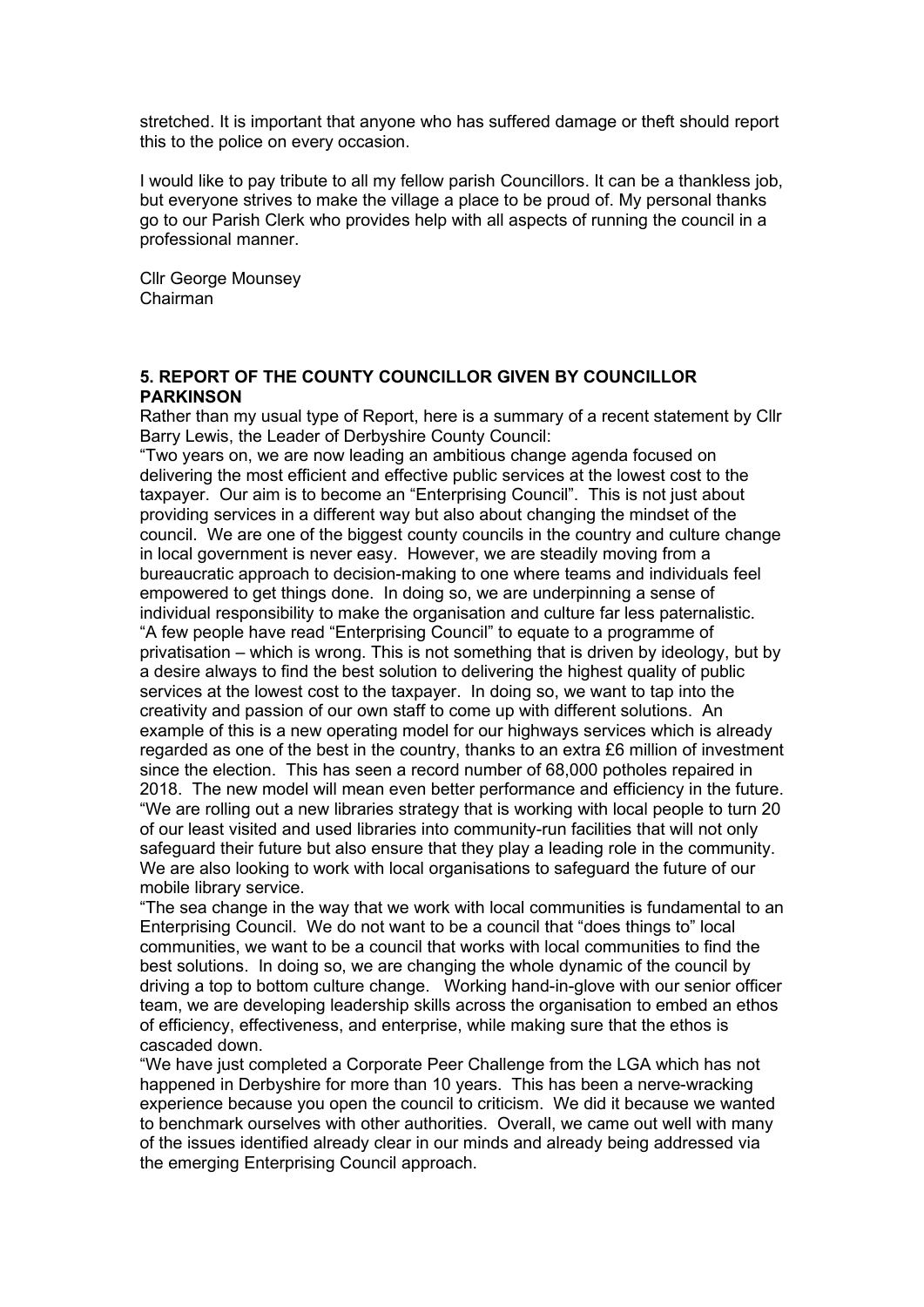"We have been criticized for not taking the full 4.99 per cent council tax rise allowed by Government without triggering a referendum, but that is not a target to aim for. We have a responsibility to balance our budget and take into account that residents are squeezed too. It is critical to remember that taxpayers fund our services and the people whom we employ or commission. Often it seems that they get very little that is noticeable from us on a day-to-day basis. For them, it is all about street lights, well-maintained roads, bins and pavements. Of course, go below the surface and you will see the sheer range of life-changing services and support that we provide, particularly to people who are more vulnerable. We also take care of large areas of countryside, former pits, railways and opencast sites, canals and other assets that are there for environmental or recreational purposes. Not every taxpayer will benefit directly from this provision. So, we should always ask the question: could someone else look after these sites? If so, who from the local community would come forward to manage the assets at less cost while deriving more benefit from that sense of involvement?

"There is of course a huge range of other things we do, which is mostly unseen. For example, facilitating economic growth, promoting tourism, providing public transport, managing budgets for schools, and a whole host of other things. All these things cost money, some of which is non-statutory but if we did not do it, who would? This means that Derbyshire has a circa £1.1 billion annual operating budget. A not inconsiderable sum which demonstrates the need to take a carefully balanced view on how we spend the money.

"I hope that I have given you a flavour of the sense of change that we are trying to engender in Derbyshire with good policies and a laser-like focus on efficiency, effectiveness, and lower tax."

Cllr Robert Parkinson Derbyshire County Council

## **6. REPORT OF THE BOROUGH COUNCILLORS GIVEN BY COUNCILLOR MILLER**

Brown bins, the first signs of spring, brown bin collection is back.

Business rates, retailers with a rateable value below 51 k will receive a one third discount on their business rates bills.

May 2nd, the vote in EBC and the parish elections, if you want to vote you must be registered by Friday 12th April. You can register on line www.gov.uk/register-to-vote Election key dates register to vote deadline 12th April / apply for postal vote 15th April / proxy votes by post 15th April / proxy vote at polling stations.

Polling stations, Breaston. Polling stations will remain the same in Breaston. The count, the count will take place at Rutland tennis centre Friday 3rd May

Rates. The Council has set a rise of 2.99% a rise of £5.42 or 11p per week on a band d property, a modest increase in order to maintain services.

Car park charges. Charges have been frozen again to help the retailer.

Derby Sandiacre canal. EBC have injected over 50k to the project.

Ilkeston football club. EBC have awarded the club a new 25-year lease. The site is owned by EBC.

Leisure centres, the running of the leisure centres has been handed to Parkwood leisure in a ten-year deal, EBC retain all properties, and most staff have transferred to Parkwood. It is estimated to save EBC six million over the ten years. No price rises are expected in 2019.

Scammers, beware scammers are purporting to be from EBC rates office.

Bulky waste. The bulky waste scheme is great success and very popular.

Licenced carriers. If employing waste carriers make sure they are licenced as many of them are fly tippers, and you may be prosecuted.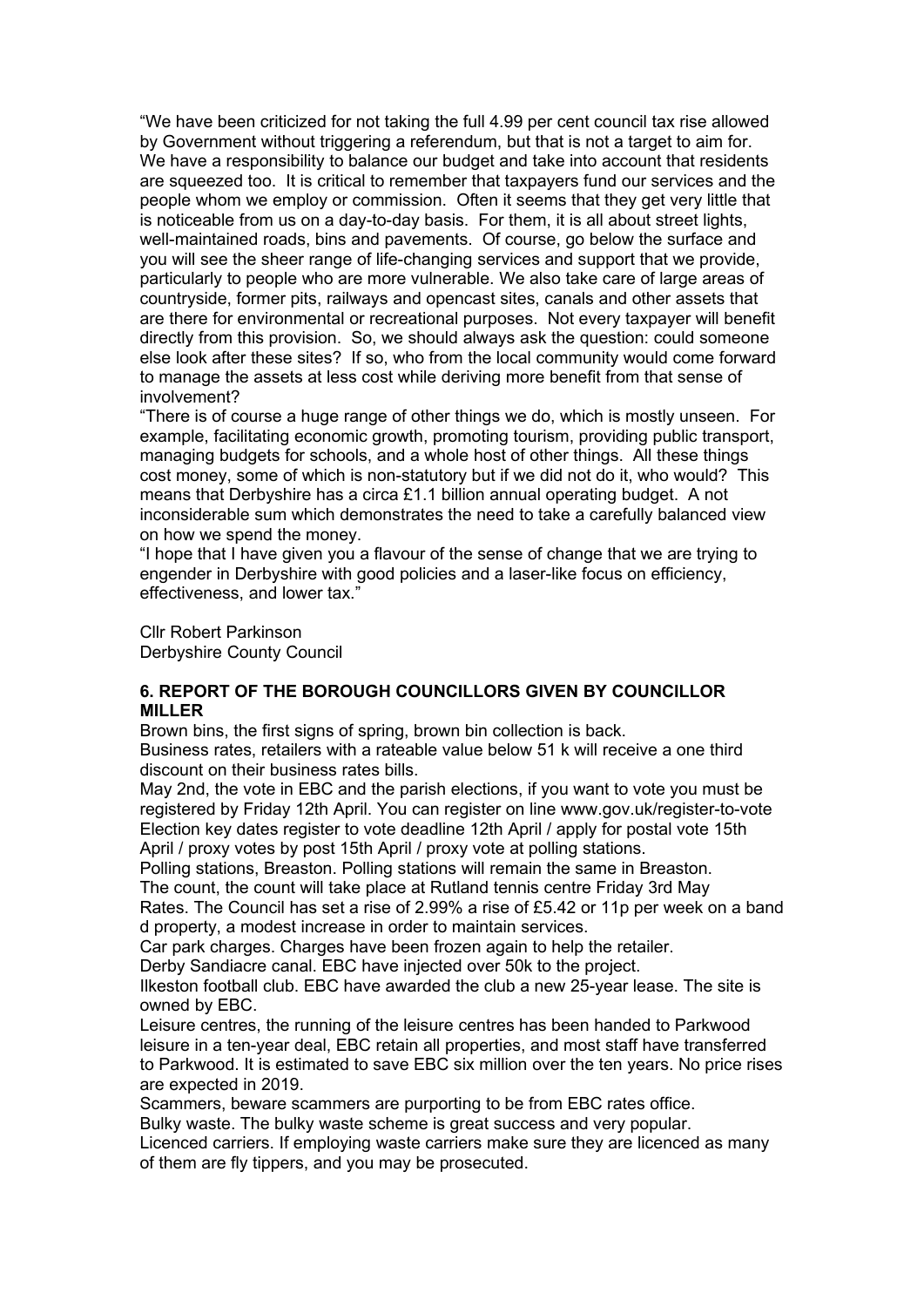Mansfield district council, EBC building control services have taken over the services of Mansfield district council, this is in addition to Broxtowe, and this brings economy of scale.

West Park greenhouses. A refurbishment project to upgrade west park greenhouses, an investment of £110 k

Community grant scheme. More than 80K has been shared by community and voluntary groups.

Tree wardens. Want to play an active role in conserving trees, volunteer to be a tree warden.

Mayor's awards. The Mayors awards to groups and individuals is very positive, the youngest recipient being only 9 years old.

Summer planting, Planting is underway for this year's summer planting scheme's, the borough will be a sea of colour.

Bike marking, EBC have introduced a scheme for bike marking, along with Derbyshire constabulary, and its free!

Safety, Derbyshire continues to be one of the safest counties in England and Wales. We rank 40th from 42 counties.

Neighbourhood watch, I am in the process of resurrecting neighbourhood watch in Breaston, and looking for volunteers?

Taxi drivers, Erewash taxi drivers wanted to retain tinted windows in taxis, (for some obscure reason), they presented a petition. This was rejected by the licencing panel, of which I am a member, the council's policy remains in place.

Safer homes, residents can benefit from a completely free service through the safer homes scheme, this includes a security inspection of your home and garden to identify any potential weakness, if any are found you could receive some additional security items and have them fitted for free. Contact Derbyshire CVS 01283219761 projectsupport@sdcvs.org.uk

Bert Thorpe. A long Eaton veteran of the D day landing was awarded the Legion D' Honneur at a ceremony at Long Eaton Town hall, this is the highest honour France can bestow, Bert was in the Royal Navy on a motor torpedo boat laying smoke under the German guns. We have a veteran in Breaston with the same award, I intend to see to that he gets a reception in Long Eaton to honour him. Remuneration panel. EBC have a vacancy on the remuneration panel, you get an allowance of £500 per year, closing date for applicants is 29th March, I am on the appointment panel, you can apply to

angelikakaufhold@erewash.gov.uk or call her on 01159071116

Trent Meadows, Trent Meadows has been granted local nature reserve status

Cllr Kevin Miller Erewash Borough Council

# **7. REPORTS OF THE CHARITABLE TRUSTS GIVEN BY MRS O'LEARY**

Mrs O'Leary presented the audited accounts for the Matilda and George Abbott Charity, and the Charlton and Jerram Charity, the trustees of both are Mr K Smedley, Mrs C Penny and Mrs R Wallace. The accounts are detailed on separate pages.

# **8. ANY OTHER ITEMS OF INTEREST TO PARISHIONERS**

**a) Breaston Good Neighbour Scheme - Jonathan Lupton. (given by the Clerk)**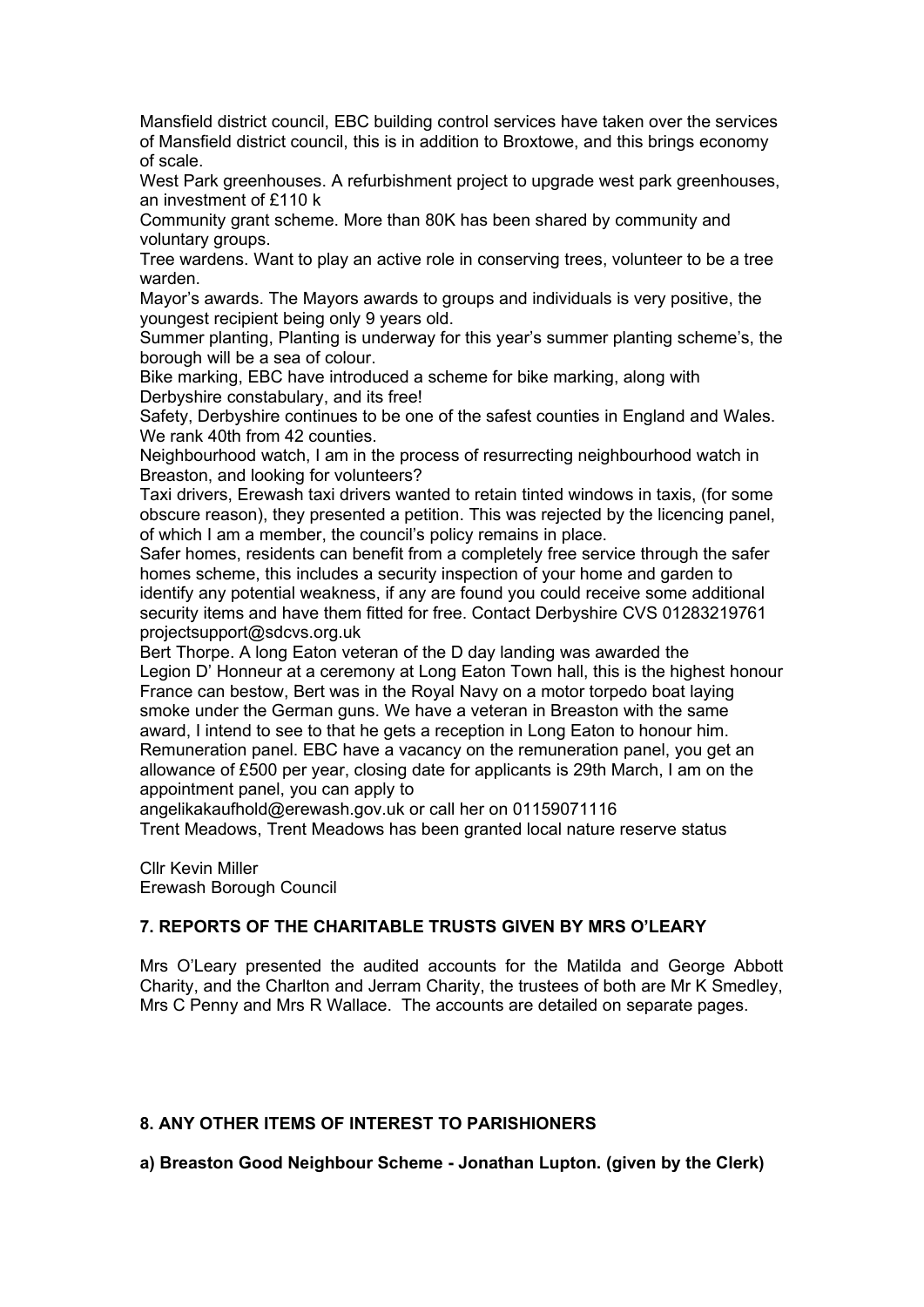The Breaston Good Neighbour Scheme aims to provide short term help such as transport, domestic support or household assistance to the residents of Breaston with the use of local volunteers.

Clients leave a message on our mobile phone (07821 657684, publicised around the village) to ask for help. The Duty Officer fields the call and identifies a suitable volunteer, who then performs the task assigned to them.

The overwhelming majority of requests is for transport – to the village doctors, or to Long Eaton or sometimes as far Royal Derby Hospital or the QMC. We average just over 1 request per week.

The clients (who must live in Breaston) tend to be elderly, often living alone and who either do not, or cannot, drive themselves.

In the past the BGNS has benefited from start-up funding from a Borough Councillor's discretionary fund, a grant from Erewash Small Grant Scheme, Breaston WI and occasional fund-raising activities. Volunteers often pass on monies from clients if they feel the client has "over donated" – in fact this has helped to keep the scheme running for several years now.

Main outgoing is the cost of Public Liability Insurance.

# **c) Breaston & Draycott Village News – Jonathan Lupton (given by Clerk)**

The BDVN used to be simply the church magazine for St. Michael's church. Over the years it expanded to include St. Mary's Draycott, and then village as well as church news.

Although run by St. Michael's church, the magazine aims to provide news of both a secular and spiritual nature to both villages.

It is produced monthly with a circulation of about 380 to 400 – some of which are delivered to subscribers, others are sold in shops in the two villages. The magazine is financed by the sale of advertising as well as the cover price.

The editors welcome contributions from members of the public and village organisations.

# **d) Breaston Community Forum given by Cllr J Rowlinson**

The Forum has continued to work in the background promoting village activities over the year. Unfortunately, our committee numbers have decreased, but those that are left have been committed to achieving as much as possible with our limited resources. We have continued to support Breaston in Bloom, run another successful Pumpkin party, held another Yard sale, sold and put up bunting and continued our quarterly newsletter. We also nominated our first local hero, Angela Clark, who was awarded an engraved glass in recognition of her tireless work for the village. At our recent open meeting we had Simon Kilbey, a Co-op Community ambassador, talking to us about community and his new role within the Co-op.

We are now trying to recruit more members and hope to start a new venture, perhaps a Cinema club, in the near future.

Julie Rowlinson Chair Breaston Community Forum

#### **e) Breaston in Bloom**

In 2018 Breaston entered East Midlands in Bloom for the 2nd time. We chose the theme of Celebrations and made displays related to the Suffragette movement, the Centenary of the RAF & the Centenary of the end of WW, choosing appropriate colours for each display. We also held a Plant pot trail for the first time which was